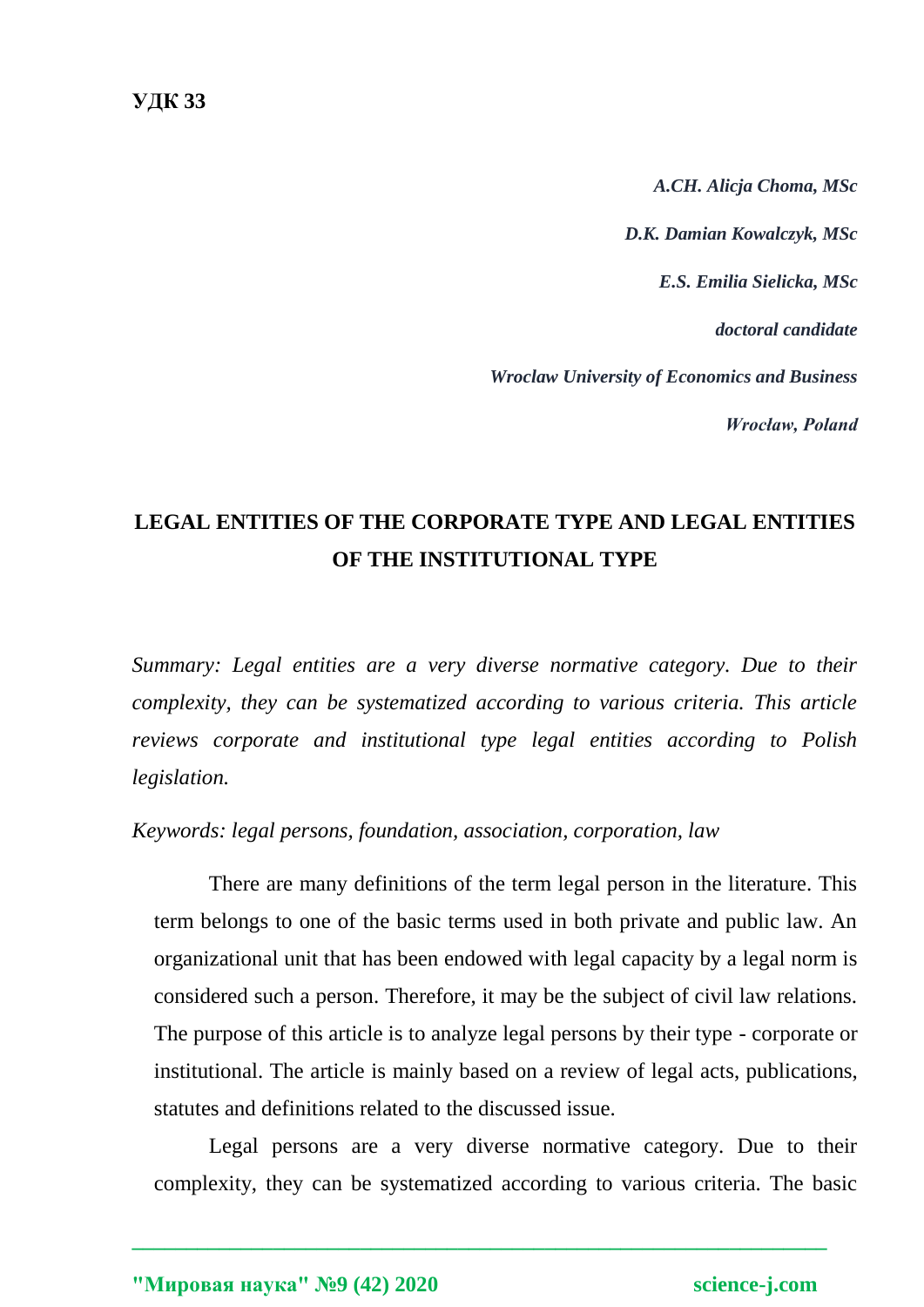criterion of division is the relationship of the state to a given person. It is expressed in the method of its creation and termination, as well as in the nature of the property and the tasks performed. Based on this criterion, two basic types of legal persons can be distinguished: public legal persons and private legal persons. The term public covers mainly state and municipal (local government) legal persons. The former will include the State Treasury and other state legal entities, e.g. state schools, state enterprises. The second group includes: commercial capital companies, cooperatives, associations, church legal entities.

Another division, quite traditional, was made by Ł. Kaczyński: he divided legal entities into corporations and foundations, but this division can be applied to all entities that are not natural persons. The substrate of the corporation are natural persons, and the foundation - property. Prima facie, one could therefore conclude that in the first case (which rather includes companies), the real foundation of a legal subject (an intentional object) are people (their ordinary group), and in the second - these assets. [Kaczyński 2011] However, if we consider the normative structure of these entities more closely, we will come to a different conclusion - there are cases where there is no real foundation (in the above sense) of any kind. Firstly, the case of a corporate-type legal person in which only other legal persons participate, and secondly: an example of a foundation-type legal person (e.g. an investment fund with a system allowing it to be classified as such entities), whose assets have run out. It is a division that can be found most often in the legal or economic literature, according to which we distinguish two types:

1) Corporation (corporate-type legal person) - a legal person that is formed as a result of the organization of a certain number of natural persons aimed at achieving specific goals, these persons becoming members of this organization. Thus, corporate-type legal persons are characterized by the fact that their organizational structure includes members who, through the contributed shares or the contributions paid, create the property of the legal person, and through their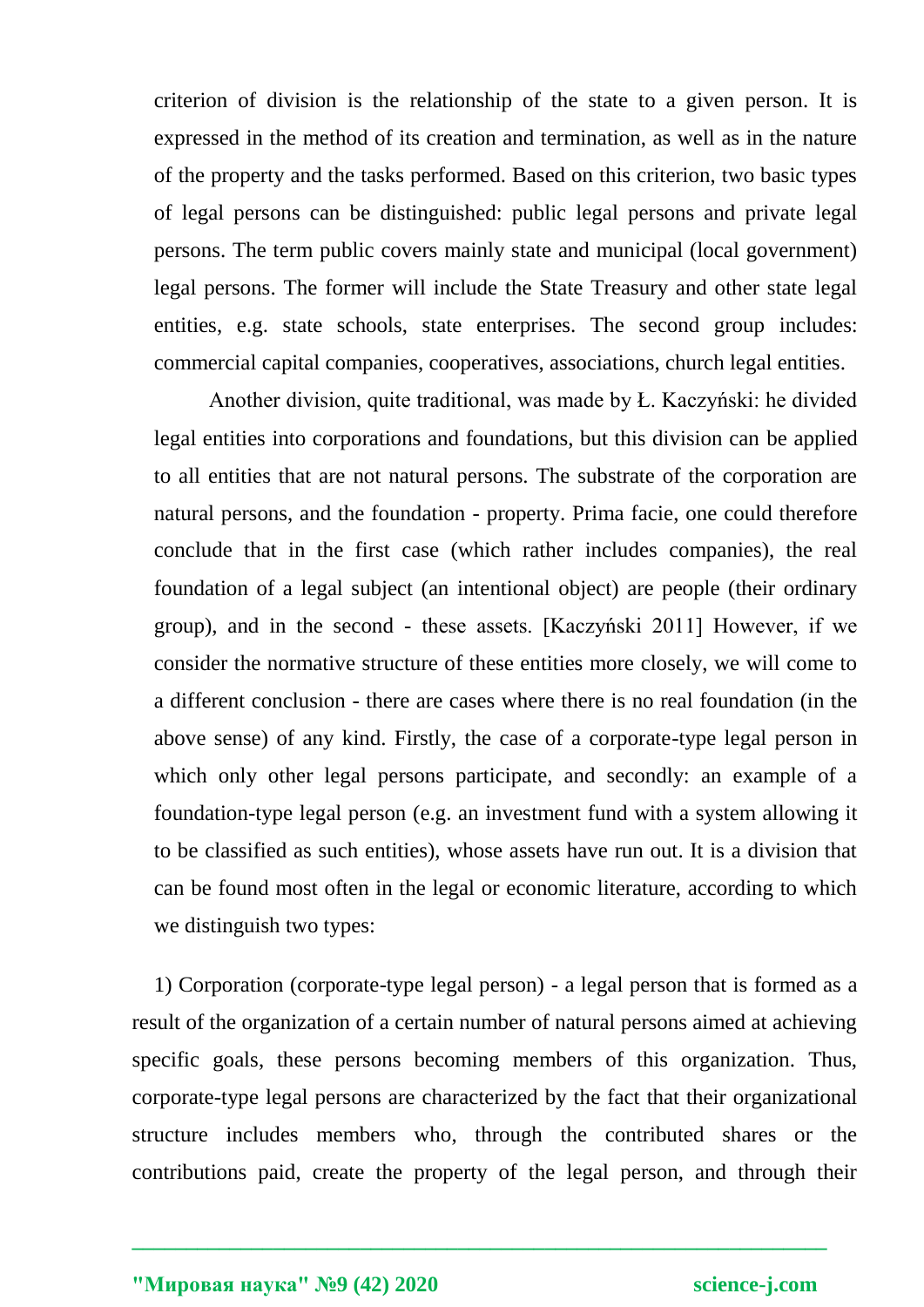organizational powers decide about its activities. It can be about achieving both economic and non-economic goals. This type of legal persons includes, for example, not only associations and political parties, but also commercial companies and cooperatives.

2) Establishment (institutional legal entity) - a legal person whose establishment, purpose, type and manner of operation (sometimes also liquidation) are specified by the founder in the statute, moreover, an essential element is the separation and allocation by the founder of specific property constituting the basis for the operation of a given establishment. Thus, in the structures of the foundation type, there are no institutions of members, there is the institution of the founder (founder), which provides the legal person with its original assets, defines its organizational structure and goals of operation. (e.g. private university, foundations, state legal entities).

## **There are differences between the corporation and the plant:**

1) the corporation is a community of natural persons; establishments serve to meet the needs of third parties using the services of the establishment.

2) the composition of the members of the corporation can be accurately quantified, and even by name; the circle of people using and able to use the facility is not marked.

3) the corporation's substrate is people; the plant's substrate is property.

4) members of the corporation decide on its goals and activities (general meeting); the purpose, type and method of operation of the plant are determined by its founder.

The division of legal entities into two types is not disjoint, because there may be ones that combine the features of both the corporation and the establishment.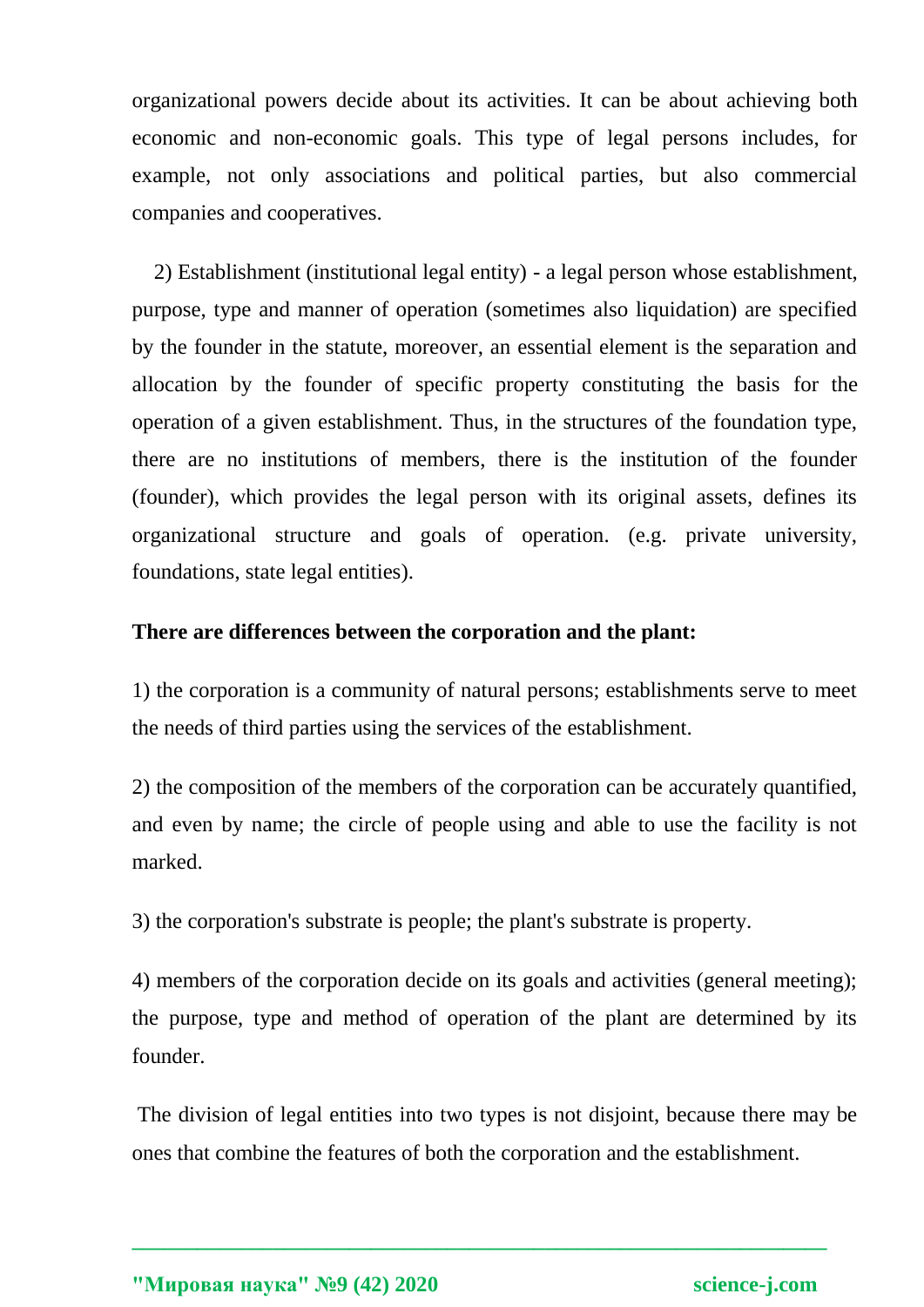## **Association - an example of a corporate type legal person**

The basic legal act regulating the issues of associations, their establishment and functioning is the Act of April 7, 1989 - Law on Associations [Journal Of Laws of 2001, No. 79, item 855]. The association is a voluntary, self-governing, permanent non-profit association. The association independently determines its goals, action programs and organizational structures, and passes internal acts regarding its activities. The association bases its activity on the voluntary work of its members, but may also employ employees. In other words, an association is a group of people who decide to act together socially. Persons establishing an association may choose the type of association registered in the National Court Register and having legal personality or the so-called ordinary association that does not require registration with the National Court Register and does not have legal personality (cannot be the subject of rights and obligations). The procedure of registering an association and its subsequent management is relatively difficult, as its characteristic feature is democratic management. The association may be established by a group of at least 15 natural persons.

In Poland, special varieties of associations, codified separately and with special purposes, are: political parties, election committees, religious unions, employers' organizations, trade unions and craft guilds.

## **Foundation - an example of a legal person of an institutional type**

In Poland, the basic legal act regulating the issues of foundations, their establishment and operation is the Act of April 6, 1984 on foundations [Dz. U. z 1991 r. Nr 46, poz. 203, z późn. zm.]. A foundation is defined as capital intended for a specific purpose. The purpose of the foundation must be socially or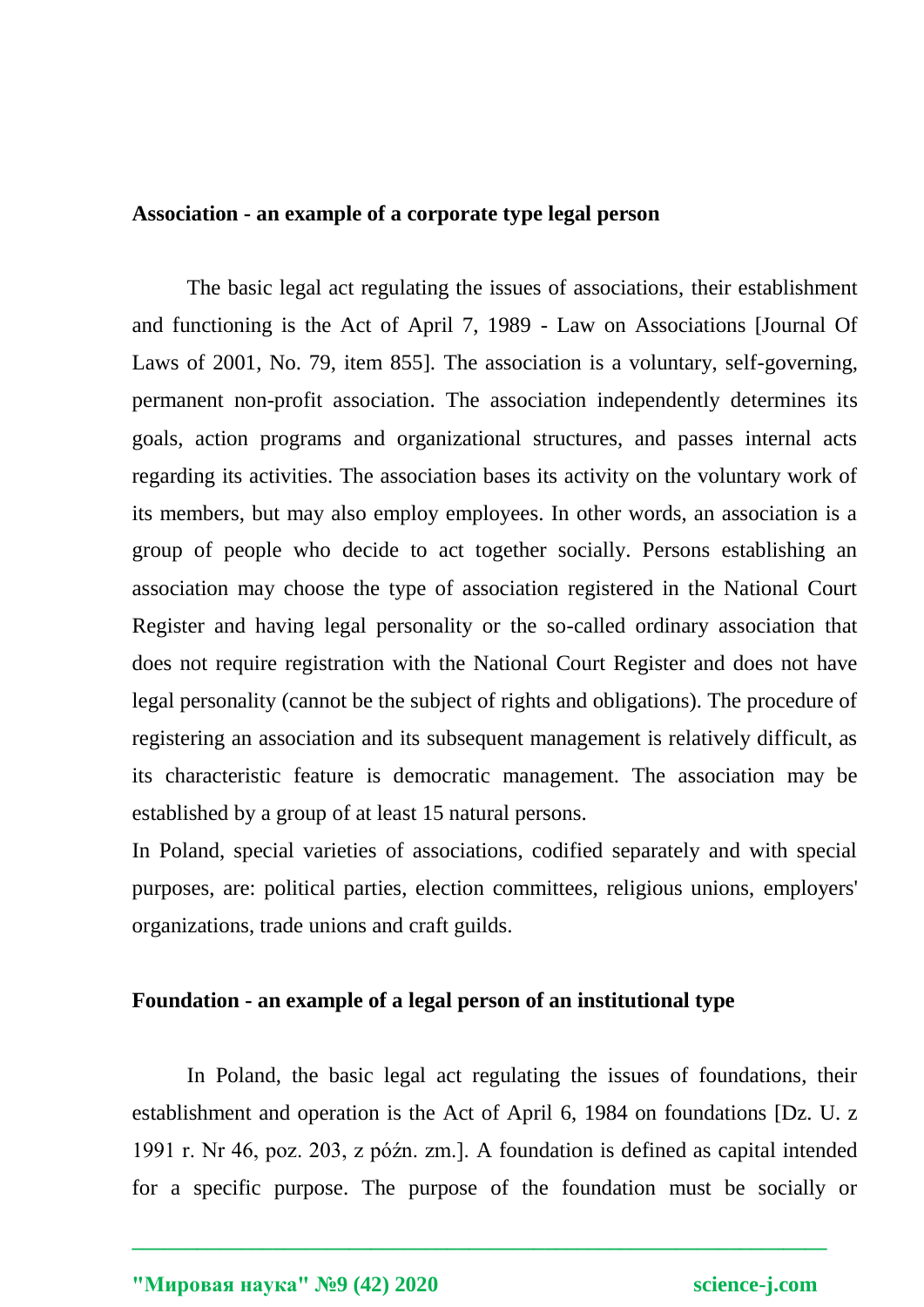economically useful, such as: health protection, economic development and science, education and upbringing, culture and art, welfare and social assistance, environmental protection and the care of monuments. The Foundation has legal personality. The Foundation can be set up by a natural or legal person (regardless of whether it has social or financial goals). The procedure of establishing and registering a foundation is relatively simple and requires the submission of a declaration on the establishment of the foundation to a notary public, approval of the statute by the founders and submission of an application for registration of the foundation to the National Court Register. Upon registration, the Foundation acquires legal personality.

A foundation is an establishment (a company-type legal entity), so - unlike, for example, associations, trade unions, parties, professional self-governments and other corporations - it has no members (it is impersonal). As a result, it is more independent than a corporation from natural persons, its creator (founder) decides about the purpose, property and rules of operation.

According to the previous jurisprudence of the Supreme Administrative Court, the foundation was not included in social organizations, which was justified precisely by the fact that the foundation is not a corporation of citizens, but a separate property mass (Order of the Supreme Administrative Court in Warsaw of January 12, 1993; I SA 1762/92, ONSA 1993/3/75). Therefore, foundations were denied, for example, the right to participate in administrative proceedings as a party (which is granted to social organizations by Article 31 of the Code of Administrative Procedure), or the right to lodge complaints with administrative courts in matters relating to other pursuant to Article 50 (1) of the Act - Law on Proceedings Before Administrative Courts). Recently, however, this view has been broken by a resolution of seven judges of the Supreme Administrative Court, which stated that foundations also enjoy the status of social organizations (Resolution of 7 judges of the Supreme Administrative Court of 12 December 2005; II OPS 4/05). Currently, foundations are, after associations, the second most popular legal form among non-governmental organizations.